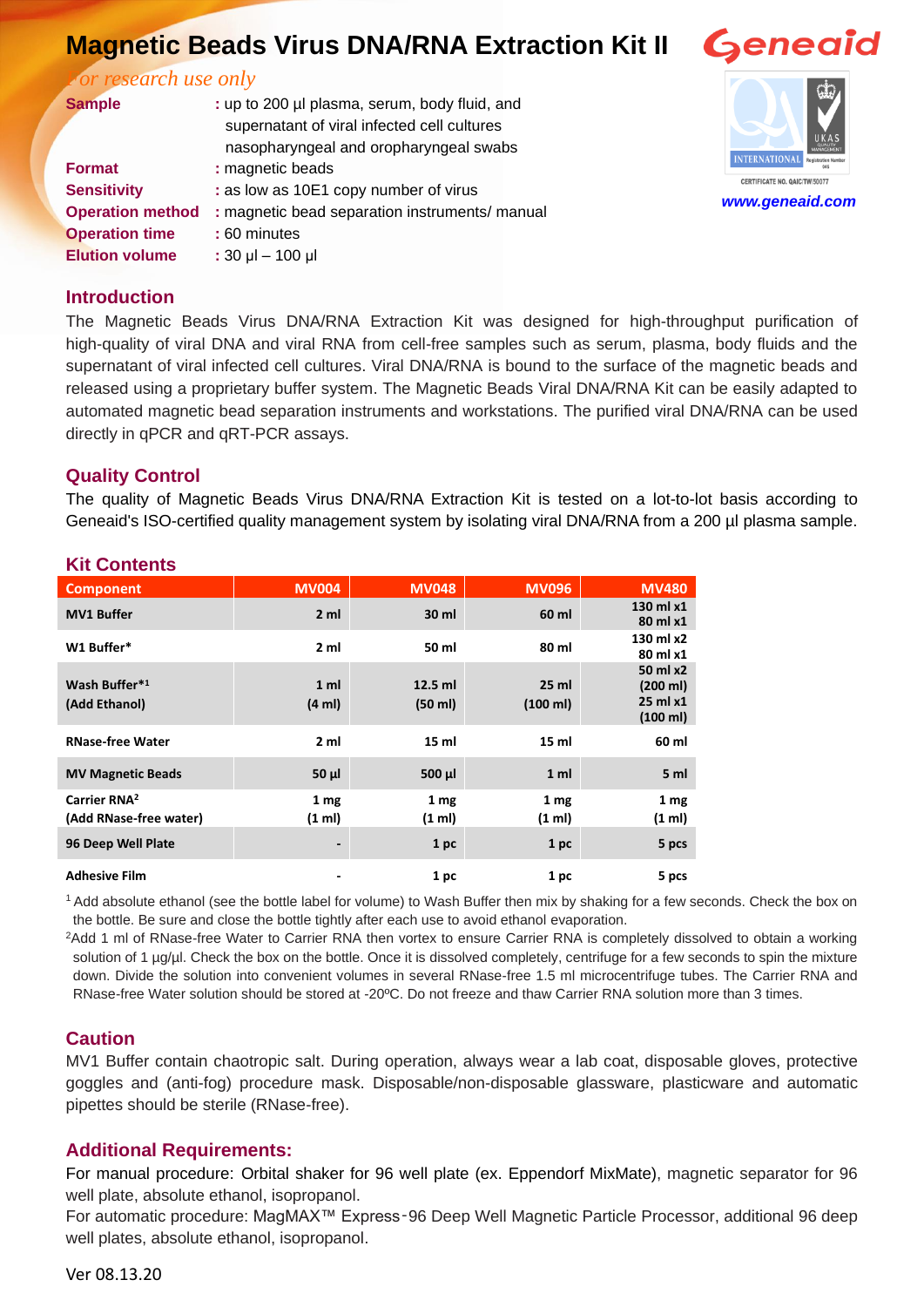#### **Important before use**

- 1. Add absolute ethanol (see the bottle label for volume) to Wash Buffer then mix by shaking for a few seconds. Check the box on the bottle.
- 2. Add 1 ml of RNase-free Water to Carrier RNA then vortex to ensure Carrier RNA is completely dissolved to obtain a working solution of 1 μg/μl. Divide the Carrier RNA solution into convenient volumes in several RNase-free 1.5 ml microcentrifuge tubes and store at -20ºC. Do not freeze and thaw Carrier RNA solution more than 3 times.
- 3. Vortex MV magnetic beads to ensure they are in suspension prior to initial use.
- 4. Determine the maximum plate shaker setting: Add 1 ml of water into each well of a 96 Deep Well Plate, determine the maximum shaking speed with your orbital shaker without spilling sample. Use this speed for all of the shaking incubations in the protocol.

### **Magnetic Beads Virus DNA/RNA Extraction Kit Manual Protocol**

|                       | For cell-free samples (serum, plasma, body fluids)                                               |  |  |  |  |
|-----------------------|--------------------------------------------------------------------------------------------------|--|--|--|--|
|                       | • For 96 samples: add 40 ml of MV1 Buffer and 100 µl of Carrier RNA into a clean 50 ml           |  |  |  |  |
|                       | tube, mix by vortex for 10 seconds.                                                              |  |  |  |  |
|                       | • Add 400 µl of MV1 Buffer containing Carrier RNA into each well of a 96 Deep Well               |  |  |  |  |
|                       | Plate using a multichannel pipette.                                                              |  |  |  |  |
|                       | • Transfer 200 µI sample into each well of the 96 Deep Well Plate.                               |  |  |  |  |
|                       | Note: If the prepared sample is less than 200 µl, adjust the sample volume to 200 µl with        |  |  |  |  |
|                       | PBS. Careful adding sample into each well to prevent cross contamination is obligatory.          |  |  |  |  |
|                       | • Shake the Deep Well Plate on an orbital shaker at the maximal speed for 10 minutes.            |  |  |  |  |
|                       | For nasopharyngeal and oropharyngeal swabs preserving in the transport medium                    |  |  |  |  |
| Step 1                | • For 96 samples: add 40 ml of MV1 Buffer and 100 µl of Carrier RNA into a clean 50 ml           |  |  |  |  |
| Sample<br>preparation | tube, mix by vortex for 10 seconds.                                                              |  |  |  |  |
|                       | • Add 400 µl of MV1 Buffer containing Carrier RNA into each well of a 96 Deep Well               |  |  |  |  |
|                       | Plate using a multichannel pipette.                                                              |  |  |  |  |
|                       | • Vortex the preservation tubes containing swabs for 1 minute.                                   |  |  |  |  |
|                       | • Transfer 200 µl of medium such as VTM, UTM and PBS into each well of the 96 Deep               |  |  |  |  |
|                       | Well Plate.                                                                                      |  |  |  |  |
|                       | • Shake the Deep Well Plate on an orbital shaker at the maximal speed for 10 minutes.            |  |  |  |  |
|                       | For samples preserving in Geneaid SYNCstore™ STM                                                 |  |  |  |  |
|                       | • Add 1 $\mu$ I of Carrier RNA into each tube of SYNCstore <sup>TM</sup> STM and vortex briefly. |  |  |  |  |
|                       | o Transfer 600 µl of medium into each well of a clean 96 Deep Well Plate.                        |  |  |  |  |
|                       | Note: Careful adding sample into each well to prevent cross contamination is obligatory.         |  |  |  |  |
|                       | • For 96 samples: add 40 ml of isopropanol and 1 ml of MV Magnetic Beads (vortex                 |  |  |  |  |
|                       | magnetic beads to ensure they are in suspension) into a clean 50 ml tube, mix by                 |  |  |  |  |
|                       | vortex for 30 seconds.                                                                           |  |  |  |  |
|                       | • Add 400 µl of isopropanol containing MV Magnetic Beads into each well of the 96                |  |  |  |  |
| Step 2                | Deep Well Plate using a multichannel pipette.                                                    |  |  |  |  |
| <b>Viral Nucleic</b>  | • Shake the Deep Well Plate on an orbital shaker at the maximal speed for 10 minutes.            |  |  |  |  |
| <b>Acid Binding</b>   | Transfer the 96 Deep Well Plate to a magnetic separator to capture the MV Magnetic               |  |  |  |  |
|                       | <b>Beads.</b> Leave the plate on the magnetic separator for at least 3 minutes.                  |  |  |  |  |
|                       | • Carefully aspirate and discard the supernatant without disturbing the beads using a            |  |  |  |  |
|                       | multichannel pipette.                                                                            |  |  |  |  |
|                       | Remove the 96 Deep Well Plate from the magnetic separator.                                       |  |  |  |  |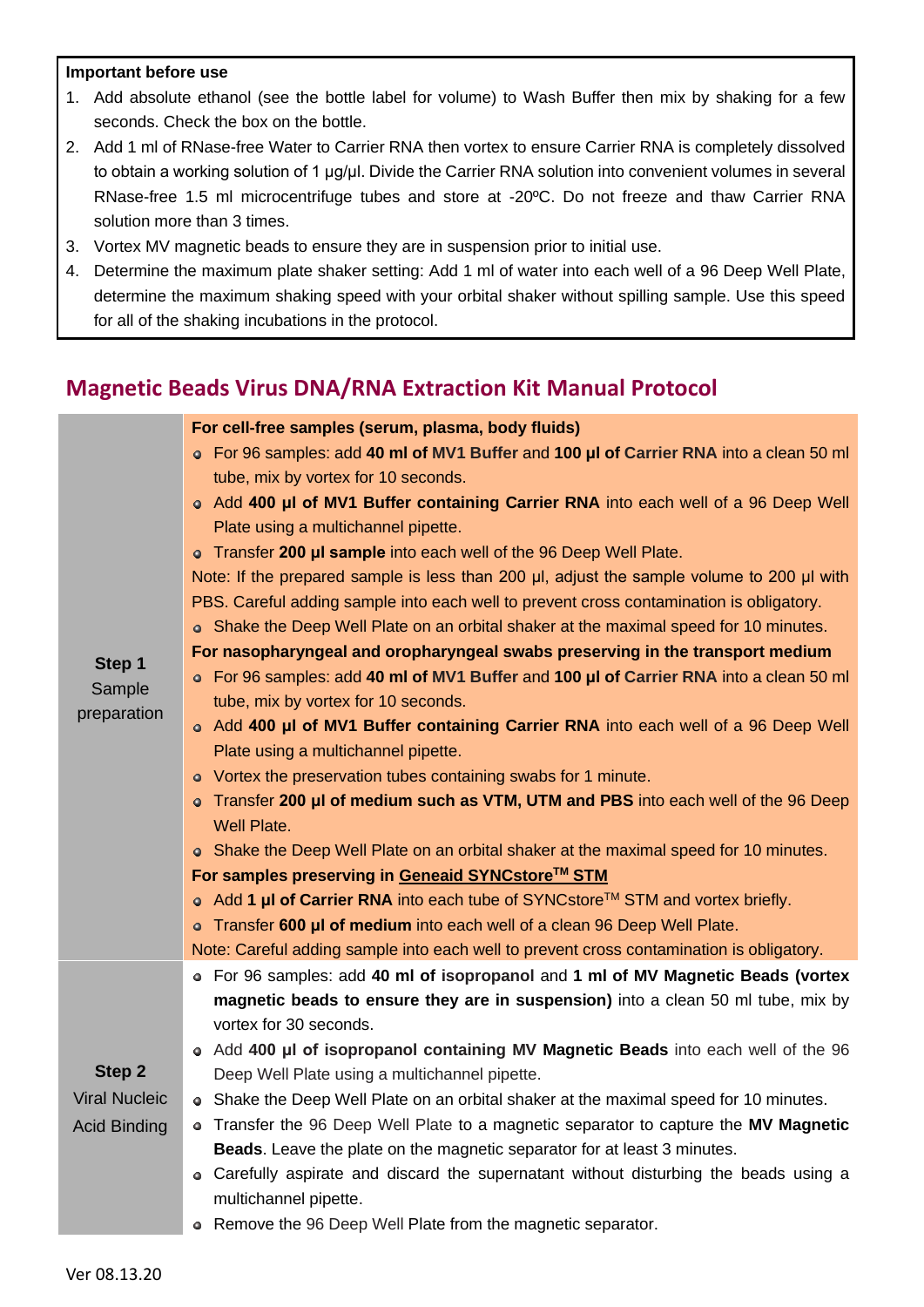| Step 3<br>Wash    | • Add 400 µl of W1 Buffer into each well of the 96 Deep Well Plate using a multichannel<br>pipette and shake the Deep Well Plate on an orbital shaker at the maximal speed for 3<br>minutes.<br>• Transfer the 96 Deep Well Plate to a magnetic separator to capture the MV Magnetic<br><b>Beads.</b> Leave the plate on the magnetic separator for at least 1 minute.<br>• Carefully aspirate and discard the supernatant without disturbing the beads using a<br>multichannel pipette and remove the 96 Deep Well Plate from the magnetic separator.<br>• Add 600 µl of Wash Buffer (make sure ethanol was added) into each well of the 96<br>Deep Well Plate using a multichannel pipette and shake the Deep Well Plate on an<br>orbital shaker at the maximal speed for 3 minutes.<br>• Transfer the 96 Deep Well Plate to a magnetic separator to capture the MV Magnetic<br>Beads. Leave the plate on the magnetic separator for at least 1 minute.<br>• Carefully aspirate and discard the supernatant without disturbing the beads using a<br>multichannel pipette and remove the 96 Deep Well Plate from the magnetic separator.<br>Repeat to wash the MV Magnetic Beads with 600 µl of Wash Buffer. Shake the Deep<br>۰<br>Well Plate on an orbital shaker at the maximal speed for 3 minutes.<br>• Transfer the 96 Deep Well Plate to a magnetic separator for 1 minute to capture the MV<br><b>Magnetic Beads.</b><br>• Carefully aspirate and discard the supernatant using a multichannel pipette without<br>disturbing the beads.<br>• Shake the Deep Well Plate on an orbital shaker at the maximal speed for 3 minutes to<br>dry the MV Magnetic Beads. |
|-------------------|--------------------------------------------------------------------------------------------------------------------------------------------------------------------------------------------------------------------------------------------------------------------------------------------------------------------------------------------------------------------------------------------------------------------------------------------------------------------------------------------------------------------------------------------------------------------------------------------------------------------------------------------------------------------------------------------------------------------------------------------------------------------------------------------------------------------------------------------------------------------------------------------------------------------------------------------------------------------------------------------------------------------------------------------------------------------------------------------------------------------------------------------------------------------------------------------------------------------------------------------------------------------------------------------------------------------------------------------------------------------------------------------------------------------------------------------------------------------------------------------------------------------------------------------------------------------------------------------------------------------------------------------------------------------------|
|                   | Note: DO NOT over dry the beads. Over dry the beads could result in low DNA/RNA yield.                                                                                                                                                                                                                                                                                                                                                                                                                                                                                                                                                                                                                                                                                                                                                                                                                                                                                                                                                                                                                                                                                                                                                                                                                                                                                                                                                                                                                                                                                                                                                                                   |
| Step 4<br>Elution | • Add 30 µl – 100 µl of RNase-free water into each well of the 96 Deep Well Plate using<br>a multichannel pipette and shake the Deep Well Plate on an orbital shaker at the<br>maximal speed for 3 minutes.<br>• Transfer the 96 Deep Well Plate to a magnetic separator to capture the MV Magnetic<br><b>Beads.</b> Leave the plate on the magnetic separator for at least 1 minute.<br>Transfer the supernatant containing the purified Viral DNA/RNA into each well of a<br>۰<br>RNase-free 0.35 ml 96 well plate (not provided), seal the Plate with an Adhesive Film<br>and store at -70 °C.                                                                                                                                                                                                                                                                                                                                                                                                                                                                                                                                                                                                                                                                                                                                                                                                                                                                                                                                                                                                                                                                        |

## **Magnetic Beads Virus DNA/RNA Extraction Kit Automatic Protocol**

### **For using the MagMAX™ Express**‑**96 Deep Well Magnetic Particle Processor**

| Step 1<br><b>Buffer</b><br>Preparation | • Add the reagents to the appropriate plates using a multichannel pipette. |
|----------------------------------------|----------------------------------------------------------------------------|
|                                        | Add 300 µl of W1 Buffer per well into two Deep Well Plates.                |
|                                        | Add 450 µl of Wash Buffer per well into two Deep Well Plates.              |
|                                        | Add 90 µl of RNase-free Buffer per well into one Standard Plate.           |